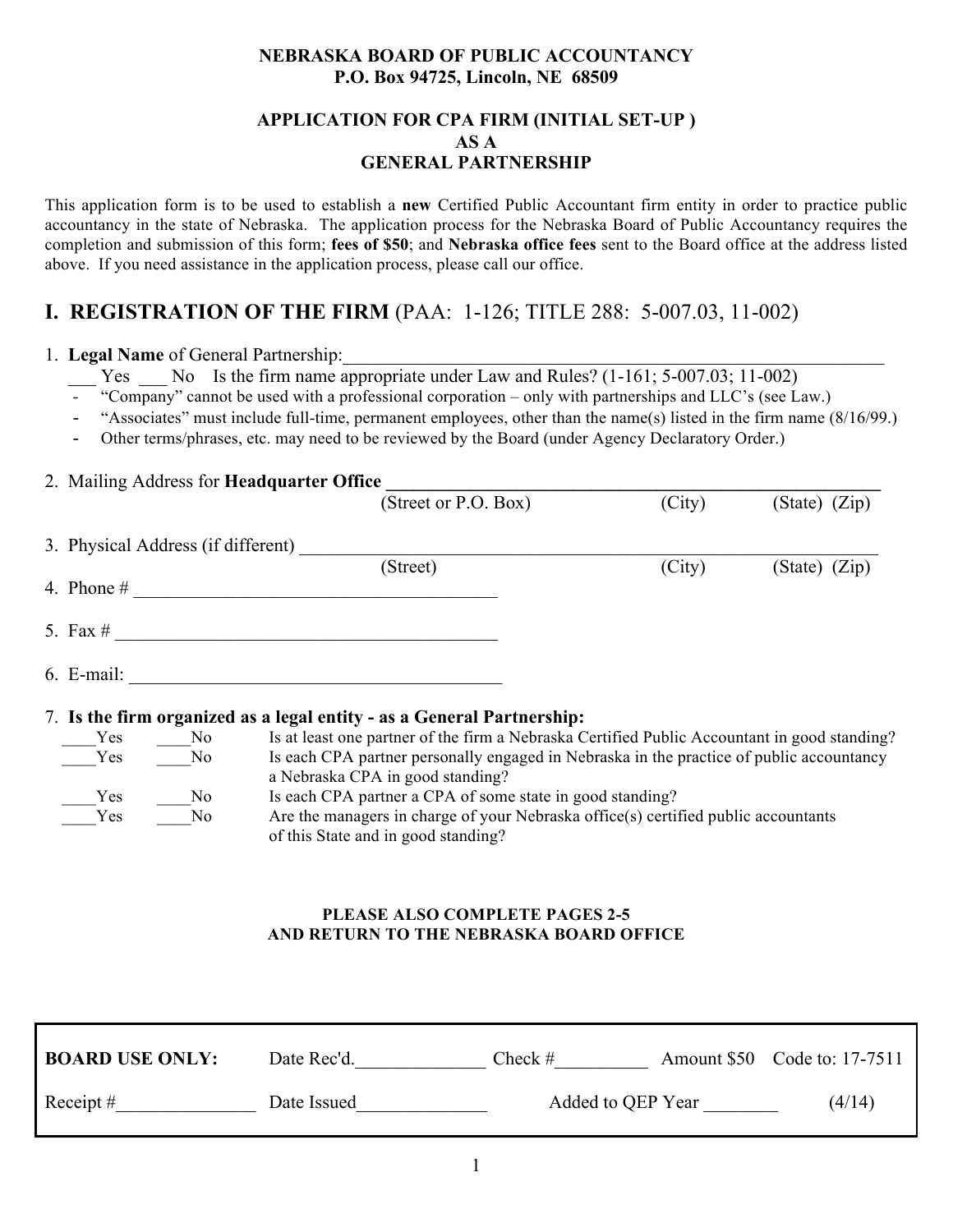# **OWNERSHIP OF FIRM:** (PAA: 1-162.01)

1. What is the total number of **LICENSED OWNERS** of the firm **BOTH** IN and OUTSIDE Nebraska?\_\_\_\_\_\_\_\_\_

What is the total <u>number</u> of **NON-LICENSED OWNERS**\*\* of the firm **BOTH** IN and OUTSIDE Nebraska? (As of the last day of the month preceding this filing.)(You must provide a **number**.) **\*\*If the firm has any owners who are NOT certified public accountants or public accountants, you must answer the following questions a-i pursuant to Section 1-162.01 of the Public Accountancy Act.** Please refer to the Act for the definition of a "non-licensed owner."

**If the firm's owners are 100% licensed CPAs or PAs, then skip to Firm Owner listing on page 3.**

**Firms with non-licensed owners: (**As of the last day of the month preceding this filing)

- a. Of the **total number of owners** of the firm, what **percentage** constitute **non-licensed** owners? \_\_\_\_\_\_\_\_\_\_\_\_\_% (Must be a precise percentage; do not use < or > or approximate.) *Rules Chapter 11 004.02*
- b. Does every non-licensed owner **actively participate** in the business?

□ No; Attach page with specific details. □ Yes

**"Actively participate"** is defined as the providing of personal services in the business entity licensed in Nebraska to practice public accounting, in the nature of management, performance of services for clients, or similar activities. Nonnatural persons and individuals whose primary source of income from the business entity is provided as a result of passive investment will not be considered as actively participating in the business entity. *Rules Chapter 11 004.03*

c. Of the firm's **equity capital**, **what percentage** is held or has been received by the total number of non-licensed owners?  $\frac{6}{6}$ 

Of the firm's **voting rights**, **what percentage** is held or has been received by the total number of non-licensed owners?  $\frac{9}{6}$ 

Of the firm's **profits or losses**, **what percentage** is held or has been received by the total number of nonlicensed owners?  $\frac{9}{6}$ 

d. Does any non-licensed owner hold himself/herself out as a CPA, PA, owner, partner, shareholder, limited liability company member, director, officer, or other official in any manner with the exception of the term "principal" as defined by the Public Accountancy Act?

 $\Box$  No  $\Box$  Yes; List name and title

- e. Does any non-licensed owner have ultimate responsibility for the performance of any audit, review, or compilation of financial statements or other forms of attestation related to financial information?
	- $\Box$  No  $\Box$  Yes; List name
- f. Has any non-licensed owner been named in a lawsuit or convicted of any felony under the laws of any state, of the United States, or of any other jurisdiction?
	- $\Box$  No  $\Box$  Yes; Attach information with specific details.
- g. Has any non-licensed owner been named in a lawsuit or convicted of any crime, an element of which is dishonesty or fraud, under the laws of any state, of the United States, or of any other jurisdiction?

 $\Box$  No  $\Box$  Yes; Attach information with specific details.

h. Has any non-licensed owner had his/her professional or vocational license(s), if any, suspended or revoked by a licensing agency of any state of the United States or of any other jurisdiction or otherwise been the subject of other final disciplinary action by any such agency?

 $\Box$  No  $\Box$  Yes; Attach information with specific details.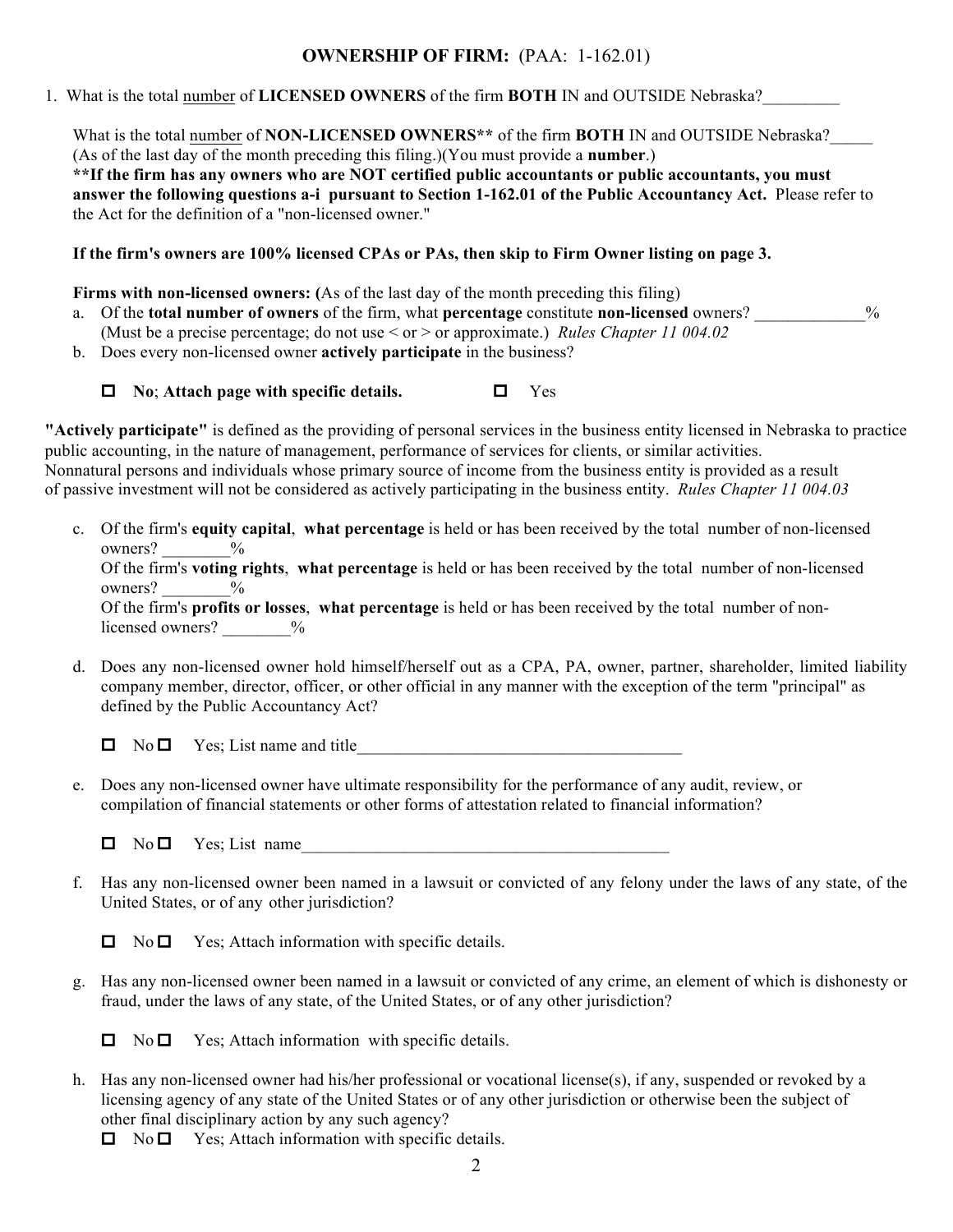i. Is any non-licensed owner in violation of any rule or regulation regarding the character or conduct promulgated by the board relating to owners who are not certified public accountants or public accountants?

 $\Box$  No  $\Box$  Yes; Attach information with specific details.

| List all Owners as of the last day of the month preceding this filing. Attach additional sheets if necessary. |                                                        |                                  |                 |  |  |
|---------------------------------------------------------------------------------------------------------------|--------------------------------------------------------|----------------------------------|-----------------|--|--|
| <b>CPA OWNERS</b><br><b>FULL LEGAL NAME</b>                                                                   | <b>RESIDENCE ADDRESS</b><br>(Street, City, State, ZIP) | <b>OFFICE</b><br><b>LOCATION</b> | NE<br>$CERT.$ # |  |  |
|                                                                                                               |                                                        |                                  |                 |  |  |
|                                                                                                               |                                                        |                                  |                 |  |  |
|                                                                                                               |                                                        |                                  |                 |  |  |
|                                                                                                               |                                                        |                                  |                 |  |  |
|                                                                                                               |                                                        |                                  |                 |  |  |
|                                                                                                               |                                                        |                                  |                 |  |  |

| <b>RESIDENCE ADDRESS</b> | <b>OFFICE LOCATION</b>     |
|--------------------------|----------------------------|
|                          |                            |
|                          |                            |
|                          |                            |
|                          |                            |
|                          |                            |
|                          |                            |
|                          | (Street, City, State, ZIP) |

## **II. REGISTRATION OF FIRM'S OFFICE(S) & WORK SPACE(S)** (1-135; 288-10)

According to Section 1-135 of the Public Accountancy Act of 1957, Revised, **each office established or maintained for the practice of public accounting in this state** by a permissible business entity, SHALL BE REGISTERD ANNUALLY WITH THE BOARD. After the initial registration of the firm's office(s), the registration will be renewed by June 30 of each year.

#### **A \$25 fee is charged for each Nebraska office.**

Each office shall be under the supervision of a manager who holds a Nebraska active permit ("office manager"\*.) Such manager may serve in such capacity at one office only. Such manager shall be directly responsible for the supervision and management of the office and may be subject to disciplinary action for the actions of the person or firm or any persons employed by that office of the person or firm which relate to the practice of public accountancy.

Notification shall be given to the Board within thirty days of any change in managers of any office, and after the admission or withdrawal of a partner from any partnership or a member from any limited liability company so registered. Notification shall also be given to the Board when any firm changes its name, opens a new office or closes an office.

### **FIRMS WITHOUT A NEBRASKA OFFICE:**

**If your firm does NOT have a Nebraska office, please record the office location(s) where business for Nebraska clients is conducted, reports for Nebraska clients are issued, etc.**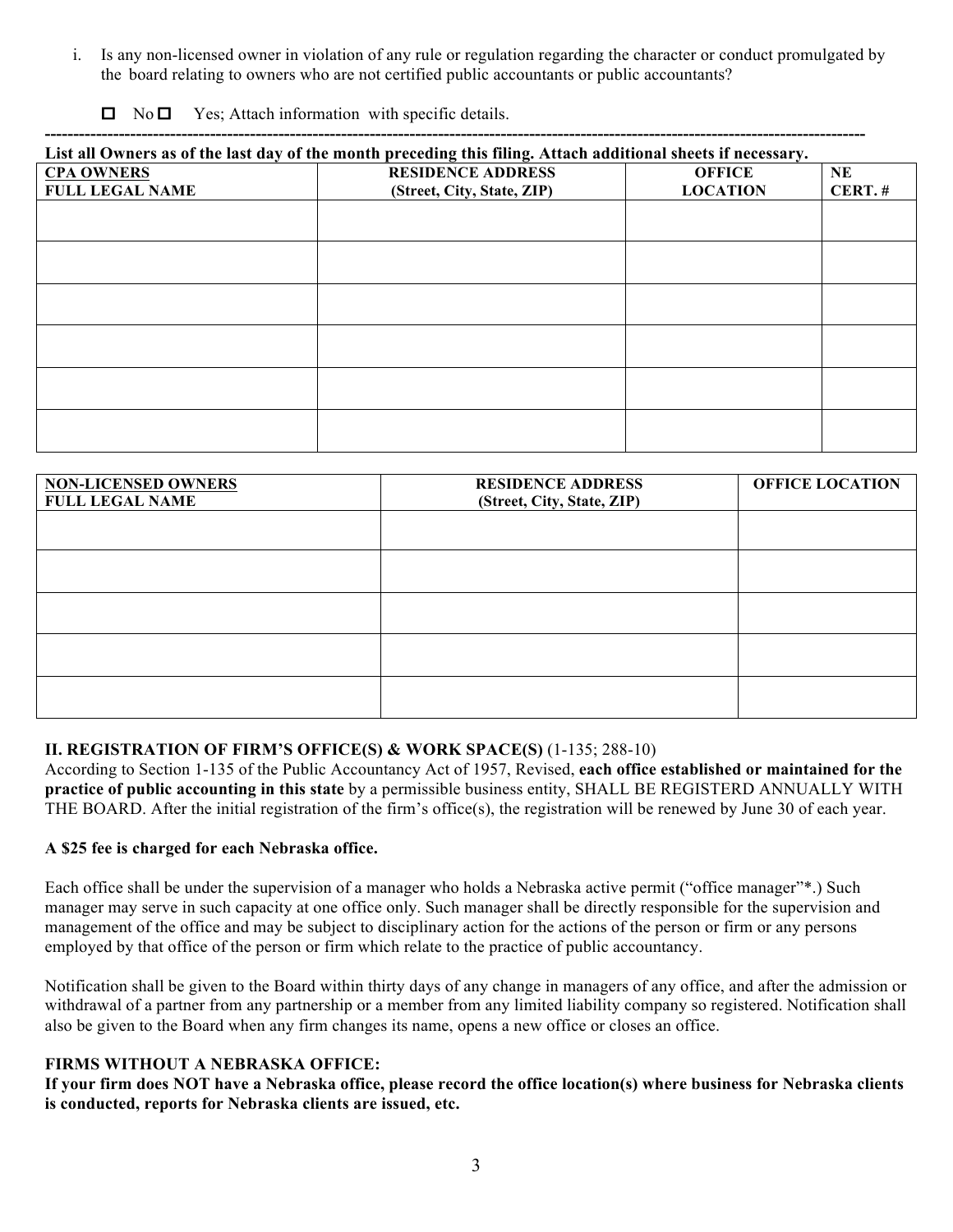### **OFFICE LOCATIONS:**

Please list each **office** location of the firm below. Photocopy this page for more than four office locations and attach it to this application. Do **not** use Post Office addresses for the physical address. Include City, State, & ZIP for both addresses.

| <b>Mailing Address</b>       | <b>Physical Address</b> | <b>Phone Number</b> | <b>Office Manager*</b> (CPA with Permit) |
|------------------------------|-------------------------|---------------------|------------------------------------------|
| 1 <sup>st</sup><br>(\$25)    |                         |                     |                                          |
| 2 <sup>nd</sup><br>$($ \$25) |                         |                     |                                          |
| 3 <sup>rd</sup><br>(\$25)    |                         |                     |                                          |
| 4 <sup>th</sup><br>(\$25)    |                         |                     |                                          |

#### **WORKSPACE:**

Title 288, Chapter 10 defines "work space" as a temporary location maintained by a CPA or PA firm. Workspace shall be registered with the Board within ten days prior to first opening such workspace, and the Board shall also be notified when such workspace is closed for a period of more than thirty days. Workspaces may not be advertised on permanent window or door signs, display signs, building directories, letterhead, business cards or in telephone directories, newspapers, or other types of advertising. Professional staff of a firm may practice public accountancy in such workspace only on a part time basis. There is **no fee** for registering workspace locations.

### **This firm the following workspace location(s):**

| Street Address (include City, State, & ZIP) | <b>Phone Number</b> | <b>List Professional Staff There</b> |
|---------------------------------------------|---------------------|--------------------------------------|
| ⊣ st                                        |                     |                                      |
|                                             |                     |                                      |
| $\sim$ nd                                   |                     |                                      |
|                                             |                     |                                      |

# **III. FIRM PERMIT TO PRACTICE** [1-136(1)(c) and (e)] **(\$50 Fee)**

**THIS PERMIT WILL EXPIRE JUNE 30th.** Application must be completed and signed by the **CPA in charge** in Nebraska or the **Nebraska licensee**, include the \$50 firm fee for a permit and have an original signature. Incomplete applications will be returned unprocessed and deemed not to have been received.

#### **DISCLOSURE STATEMENTS**

- 1. Within the last twelve months has your firm had any professional or vocational license revoked or suspended, has your firm signed any stipulation or consent order or agreement with a state or federal agency, or been subject to any investigative or other disciplinary action regarding such a license in this state or any other state or by the Federal government?
	- $\Box$  No.
	- $\Box$  Yes; Attached are details regarding type of license, name and location of licensing agency, violation charged, action taken (including stipulation and consent orders), effective date of sanction, and any other pertinent information.
- 2. Within the last twelve months has your firm been named in a lawsuit as a defendant with respect to lawsuits involving Nebraska licensees or your Nebraska practice, regardless of where the lawsuit was filed?

 $\Box$  No.

 $\Box$  Yes; Attached are details regarding date of filing of lawsuit, name and location of the court, summary of allegations, disposition of the lawsuit or status if still pending, and any other pertinent information.